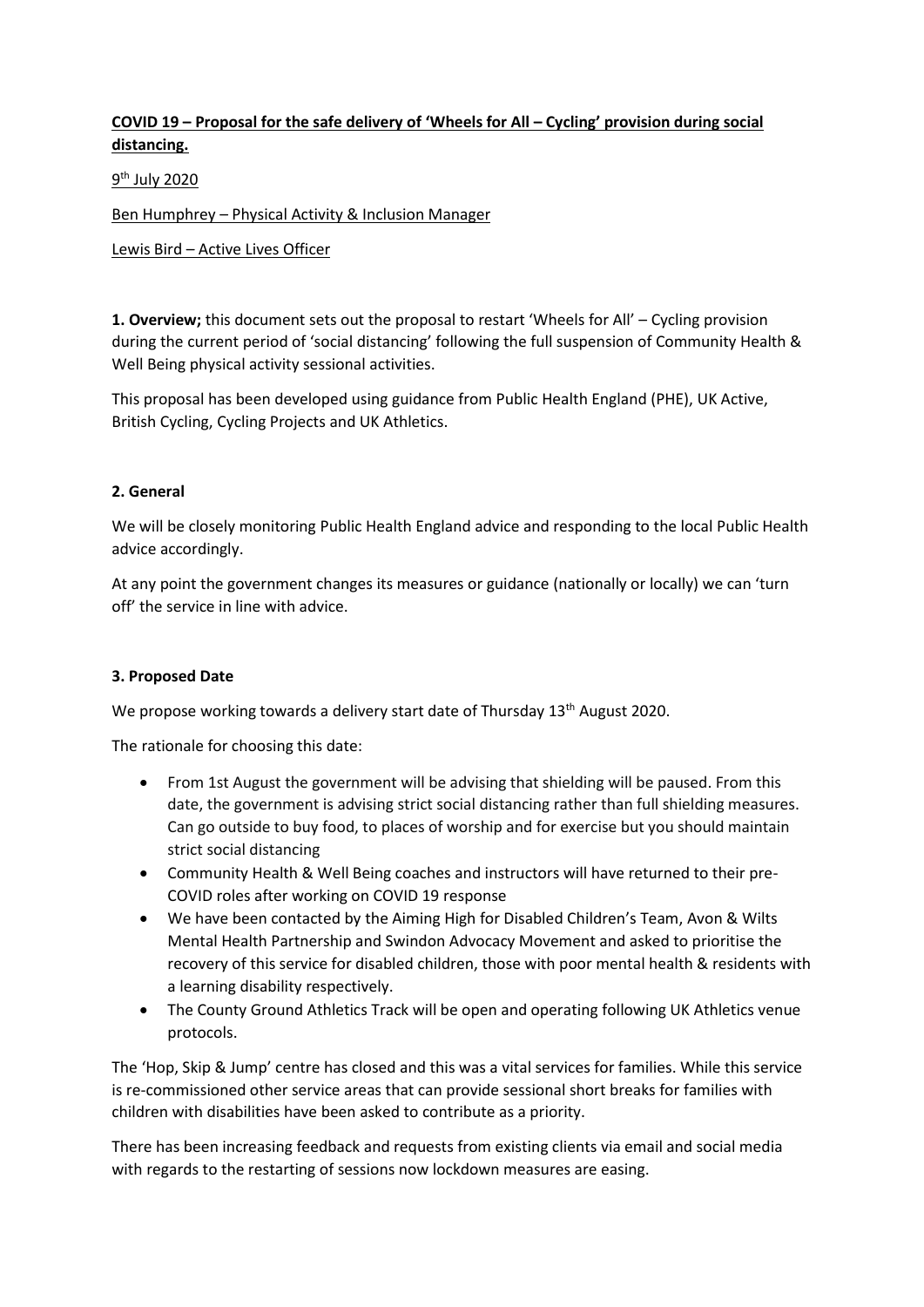### **4. Outdoor Activity Venue**

The activity will be hosted exclusively outdoors at the County Ground Athletics track, where at no point are there any interactions in an indoor space. At all times, clients are socially distanced by at least 2m, and will likely be much further apart once cycling, as with reduced numbers in attendance on a 400m athletics track, it is easy to maintain the distance.

This will mean that at the present moment, there is no wet weather contingency, we will still operate the activity even if the weather is wet, however, we would expect lower attendance as a consequence.

### **5. Activity Session Delivery**

**- Ratios**

1:1

1 leader to 1 participant

Or

### 1 leader to 1 family

While the Government guidance now permits groups of up to six to ride together, British Cycling believes that the need to maintain a two-metre distance while riding as a group of six may present practical difficulties and potential risks. We also want to ensure safety as a priority hence 1:1

We will also be targeting children and adults with disabilities and therefore we anticipate some may not have the capacity to fully understand social distancing guidelines.

- **Session Format.** Proposal is to run this Mon, Thursday & Fri (8 participants / families per day)

| <b>Session 1</b>  | 9.30am-10.30am           | 2 leaders & 2 participants / families | 45min session |
|-------------------|--------------------------|---------------------------------------|---------------|
|                   | 15min wipe down & reset  |                                       |               |
| <b>Session 2:</b> | 10.30am-11.30am          | 2 leaders & 2 participants / families | 45min session |
|                   | 15min wipe down & reset  |                                       |               |
| <b>Session 3</b>  | 11.30am-12.30pm          | 2 leaders & 2 participants / families | 45min session |
|                   | 15min wipe down & reset  |                                       |               |
| Lunch             | 12.30pm-13.30pm          |                                       |               |
| <b>Session 4:</b> | 13.30pm-14.30pm          | 2 leaders & 2 participants / families | 45min session |
|                   | 15 min wipe down & reset |                                       |               |

#### **- Equipment**

Helmets: Each participant is encouraged to bring their own helmet, when this is not possible each participant can select their own helmet, once they have finished they will be asked to wipe it clean. If they cannot / do not clean it their leader will. Each helmet will only be used once, after it has been cleaned it will be placed in a quarantine box for minimum of 72hrs.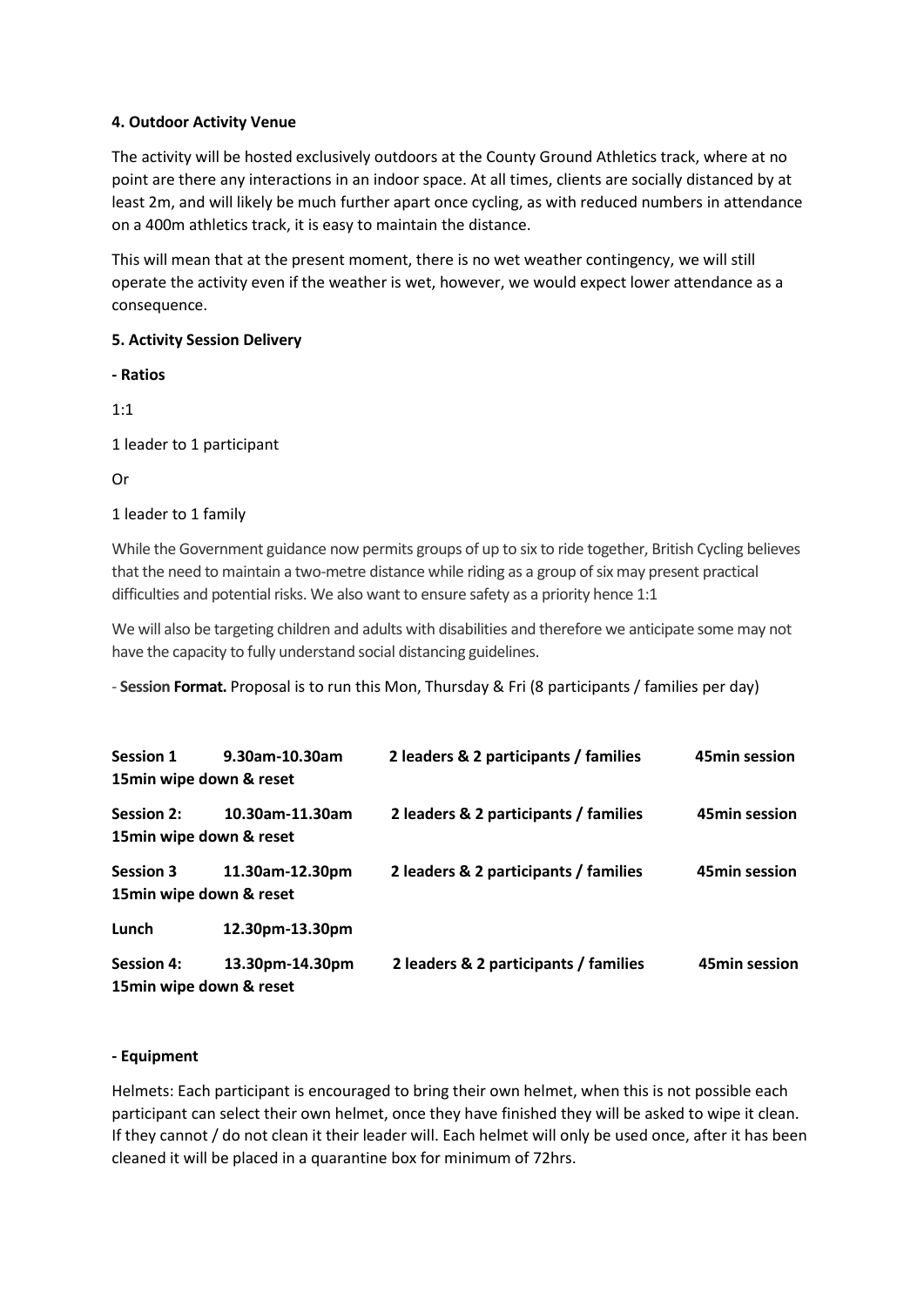Cycles: The session leader will put a range of bikes out on the track and the participant will select their appropriate bike

Adjusting set up of bikes: participant / support worker / family members to do this. If a leader needs to help, the client will be encouraged to wear a mask, the leader will be doing the same, the bike can then be adjusted. A good example of this is when supporting clients with straps on pedals.

## **- Client / Family Journey**

1. The client / family will arrive at the designated entrance at the track, there will be signage so this is not mistaken.

2. A coach will meet the family (2m apart) and detail how the session will be delivered and what to expect, there will also be hand gel on a table at arrival.

3. The family will follow the leader round the track to the waiting area, there will cones spaced 2m apart in case there are multiple clients arriving at the same time.

4. The will usher the family / client forward one at a time to select a helmet, provided they have not brought their own.

5. They will then select their bike to use, of which there will be a choice of bikes depending on the needs of the individual.

6. The client / family will cycle round the track, keeping at least 2m apart at all times for 45 minutes.

7. There will be designated 'break zones', which will be signposted, where client / family can stop their bike, have a rest and rehydrate, there will be no contact with benches etc. where wipe down will be required.

8. Upon finishing the cycling, client / family will take helmet off and leave on the seat of the bike or on the handlebars and will leave via the designated exit.

9. Coaches will then proceed to wipe down helmet and place into the designated **Monday, Thursday**  or **Friday** box, where the helmets will not be worn until the following week.

10. All contact points on the bike will then be wiped down.

## **6. Cleaning**

There will be ample opportunities for coaches to wipe down equipment throughout the day, additionally to the cleaning after each session. Staff will be wearing gloves, as well as masks when a 2m distance cannot be maintained and adjusting set up of bikes. Bikes will be wiped down after each 1-hour session, as well as all helmets after being worn.

## **7. Changing Rooms/Toilets**

Participants are encouraged to use the toilet before attending the track so as to minimise usage of the single toilet at the track. However, in an emergency, the service user / carer / parent is asked to clean the space/ handles after use, there will be appropriate antibacterial gel for hands after, as well as antibacterial spray and disposal paper for cleaning surface. There are no changing room facilities available.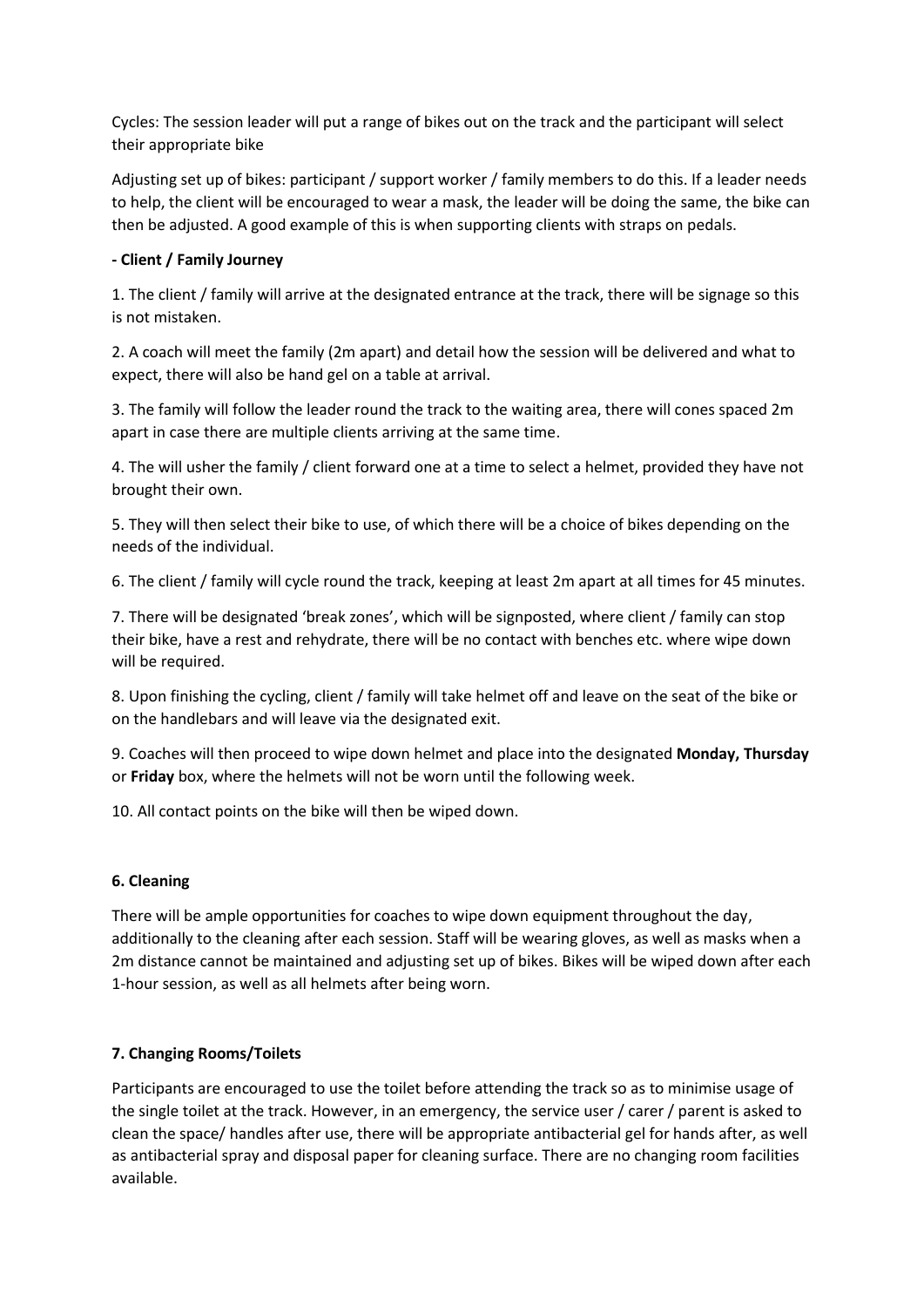### **8. First Aid**

All coaches will have a valid first aid certificate; the first aid box will be checked before sessions restart that it is fully stocked, it will be stored in the container where the bikes are stored. There is also a defibrillator attached to the Foundation Park building, approx. 200 meters away from the container. In the event of a first aid incident, coaches will ensure their own protection using PPE before administering first aid. Leaders will follow the latest First Aid guidance - there will be no mouth to mouth (except for children) and chest compressions only while covering the mouth of the casualty[. https://www.hse.gov.uk/coronavirus/first-aid-and-medicals/first-aid-certificate](https://www.hse.gov.uk/coronavirus/first-aid-and-medicals/first-aid-certificate-coronavirus.htm)[coronavirus.htm](https://www.hse.gov.uk/coronavirus/first-aid-and-medicals/first-aid-certificate-coronavirus.htm)

### **9. Booking**

A booking only process will be administered. Strictly no walk ups. Booking for sessions will be via Live Well Hu[b livewell@swindon.gov.uk](mailto:livewell@swindon.gov.uk) 01793 465513

### **10. Payment**

We are working with the SBC finance team to apply a contactless payment system such as 'SumUp' in order to remove the need for exchange of cash. This should be in place for  $13<sup>th</sup>$  Aug

However, not all clients / families will be able to make use of contactless technology and therefore we will need to make concessions. A money box will also be in place where the exact money is placed into the tin with no exchange of change. When counting the cash at the end of the week, gloves will be worn and hands washed afterwards after banking with SBC finance team.

## **11. COVID-19 Protocol around illness**

If client / family is displaying any of the symptoms of Covid-19 they will be asked to stay at home:

- A high temperature
- A new, continuous cough
- A loss or change to sense of smell or taste

For some clients with learning difficulties / disabilities there may challenges around conveying this message, however, the coach that meets clients upon arrival can ask basic questions to triage.

#### **12. Sources**

[https://www.gov.uk/government/publications/guidance-on-shielding-and-protecting-extremely](https://www.gov.uk/government/publications/guidance-on-shielding-and-protecting-extremely-vulnerable-persons-from-covid-19/guidance-on-shielding-and-protecting-extremely-vulnerable-persons-from-covid-19)[vulnerable-persons-from-covid-19/guidance-on-shielding-and-protecting-extremely-vulnerable](https://www.gov.uk/government/publications/guidance-on-shielding-and-protecting-extremely-vulnerable-persons-from-covid-19/guidance-on-shielding-and-protecting-extremely-vulnerable-persons-from-covid-19)[persons-from-covid-19](https://www.gov.uk/government/publications/guidance-on-shielding-and-protecting-extremely-vulnerable-persons-from-covid-19/guidance-on-shielding-and-protecting-extremely-vulnerable-persons-from-covid-19)

[https://www.britishcycling.org.uk/zuvvi/media/The\\_Way\\_Forward\\_18-06-20\\_FINAL.pdf](https://www.britishcycling.org.uk/zuvvi/media/The_Way_Forward_18-06-20_FINAL.pdf)

<https://www.cyclinguk.org/article/coronavirus-qa-it-safe-cycle>